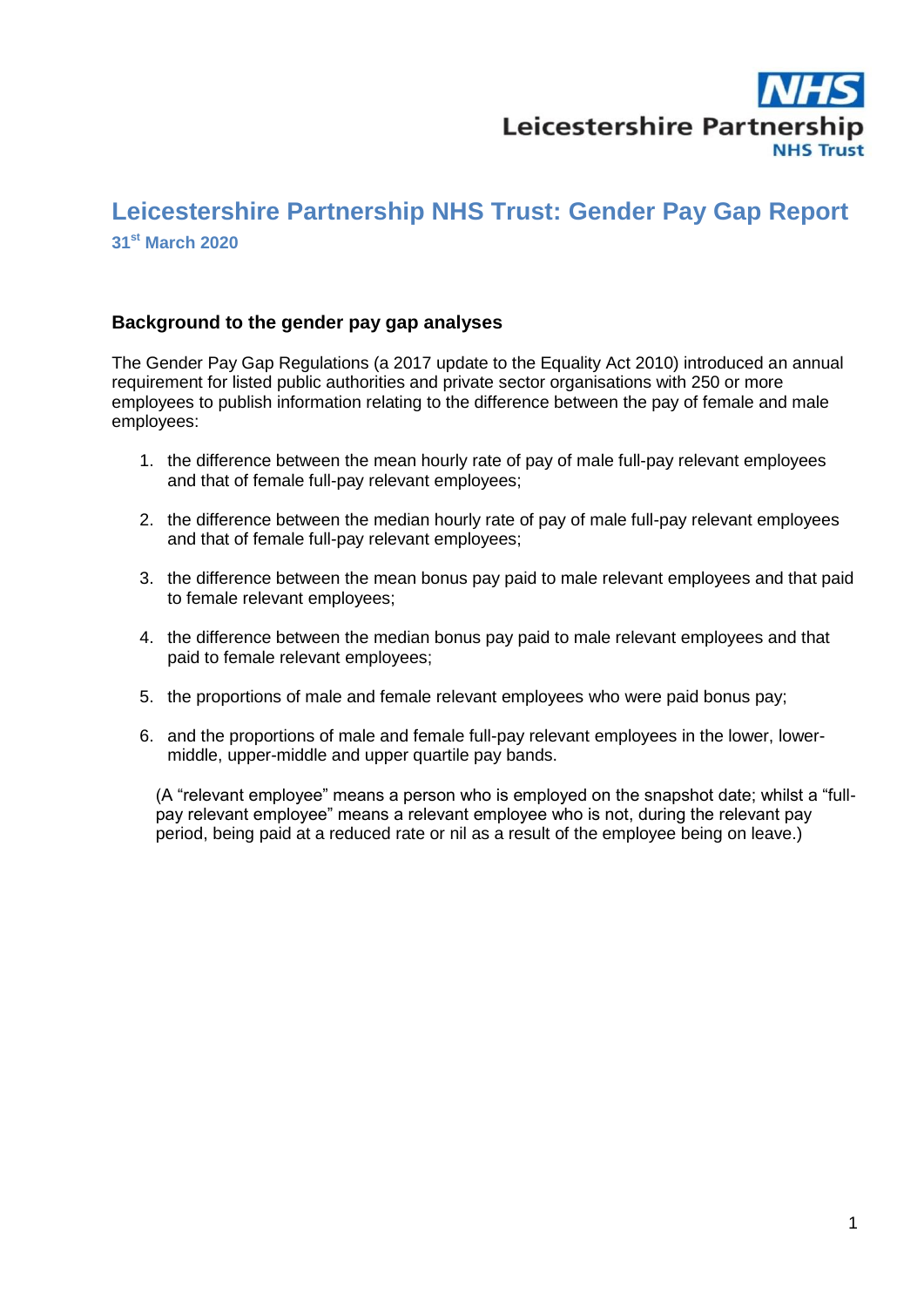

### **Leicestershire Partnership NHS Trust's workforce at March 2020**

Leicestershire Partnership NHS Trust (LPT) provides mental health, learning disability, and community health services to the population of Leicester, Leicestershire, and Rutland (mid-year population estimate at June 2019: 1,100,306).

LPT's workforce at the end of March 2020:

- 6522 relevant employees:
	- o 81.9% female, 18.1% male



 of which 5672 were full-pay relevant employees:



Amongst full-pay relevant employees, men were overrepresented in Administrative roles (24.8% male) and in Medical roles (50.8% male); whilst men were underrepresented amongst Allied Health Professionals (11.9% male) and Registered Nurses (13.0% male).



Nearly half of full-pay relevant employees worked part time (47.7%), with women more likely to work part time than men:

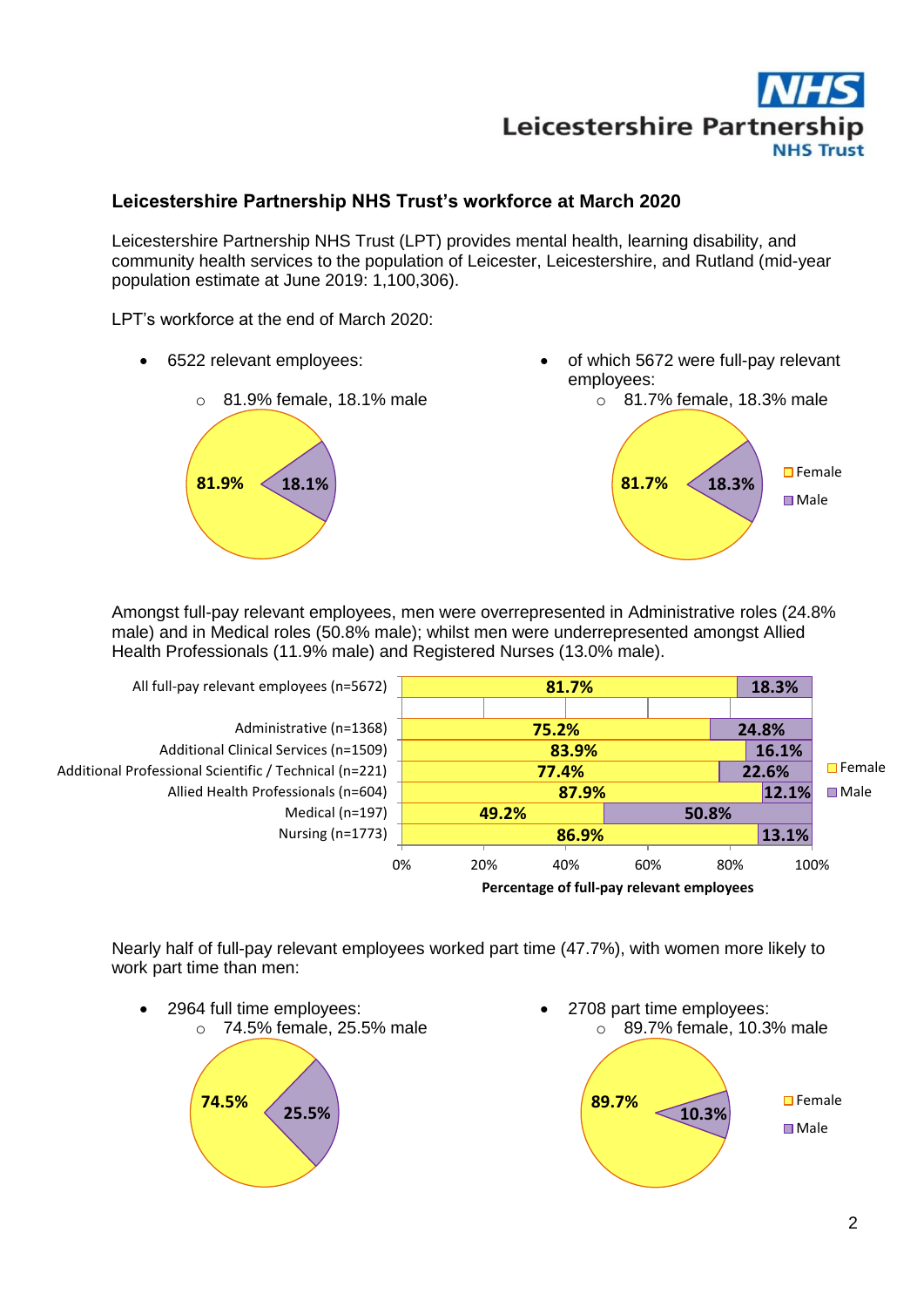

#### **Gender Pay Gap in mean and median hourly pay**

At March 2020, there was a Gender Pay Gap in favour of men in terms of ordinary hourly pay:



The gender pay gap in terms of mean hourly pay was larger than that in terms of median hourly pay, as the calculation of mean pay for men was skewed upwards by a disproportionately high number of men in medical roles (50.8% of Medics were male compared to 18.3% of all full-pay relevant employees in the Trust). Medics were the highest paid staff group in the Trust, earning 2.4 times the Trust average rate of pay. When Medics were excluded from the calculations, the mean and median gender pay gaps came down to +5.7% and +4.6% respectively (in favour of men).

#### **mean hourly pay gap: +14.9% median hourly pay gap: +6.1%**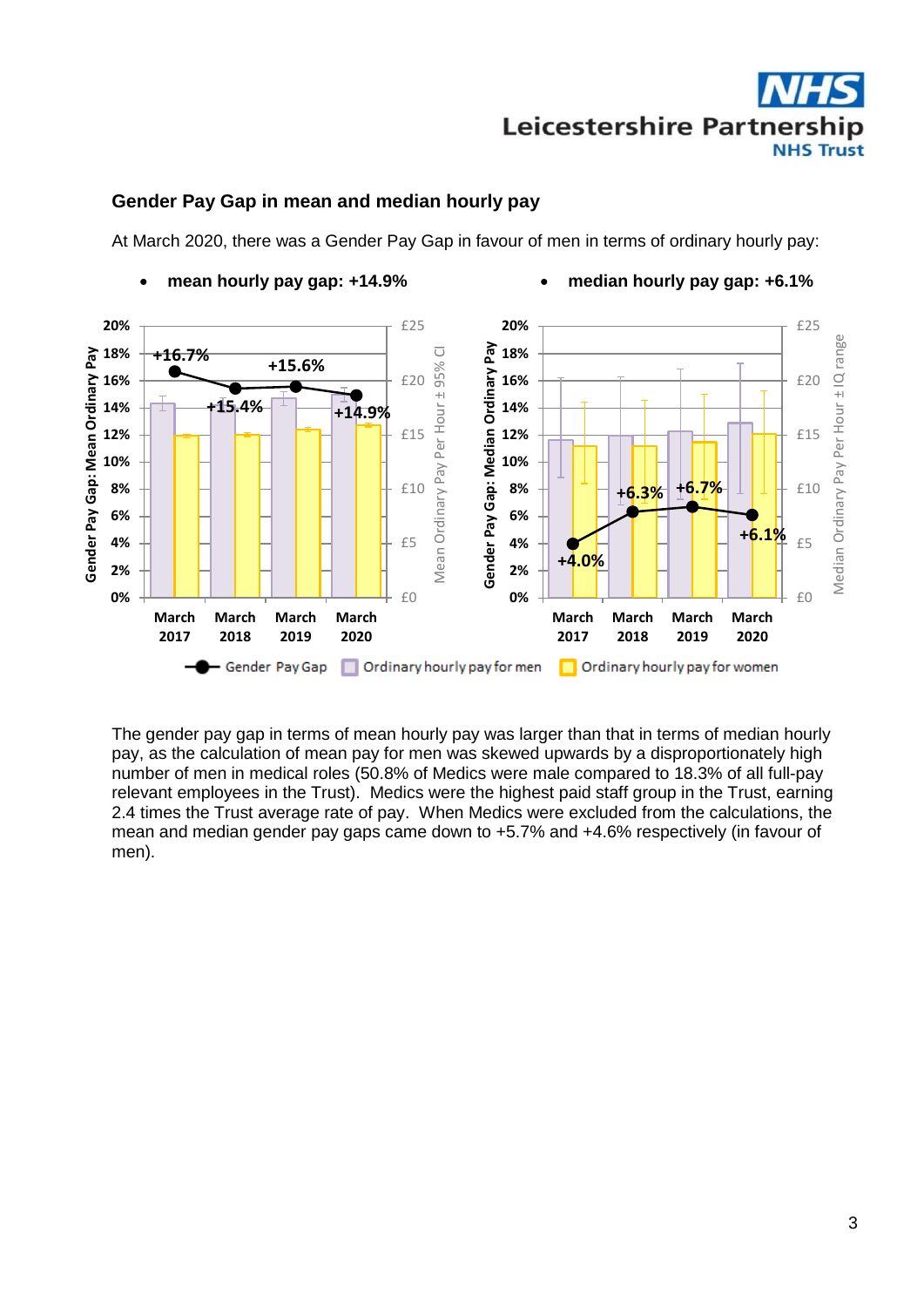

The levels of pay for jobs within the NHS are set according to a national agreement called the Agenda for Change (which applies to all except very senior managers, VSM, and medics). Individual jobs are assigned an Agenda for Change pay band based on the levels of responsibility and expertise required, as evaluated against criteria in national job profiles.

To understand the origins of the Trust-wide gender pay gap, it is necessary to consider the differing patterns of part time working, for men and women, by pay band, in the administrative and the clinical sections of the workforce.

In administrative roles, women made up 83.4% of the workforce at the lowest pay bands (bands 4 and under), with much lower levels of representation, 61.7%, at higher pay bands (bands 5 and above); this coincided with a drop in part time working from 53.1% at bands 4 and under to 22.2% at bands 5 and above. In contrast, in the clinical workforce outside of medicine (primarily nursing and nursing assistants), women were well represented at all levels, 85.4% overall, and part time working was common at all levels, 50.7% overall.

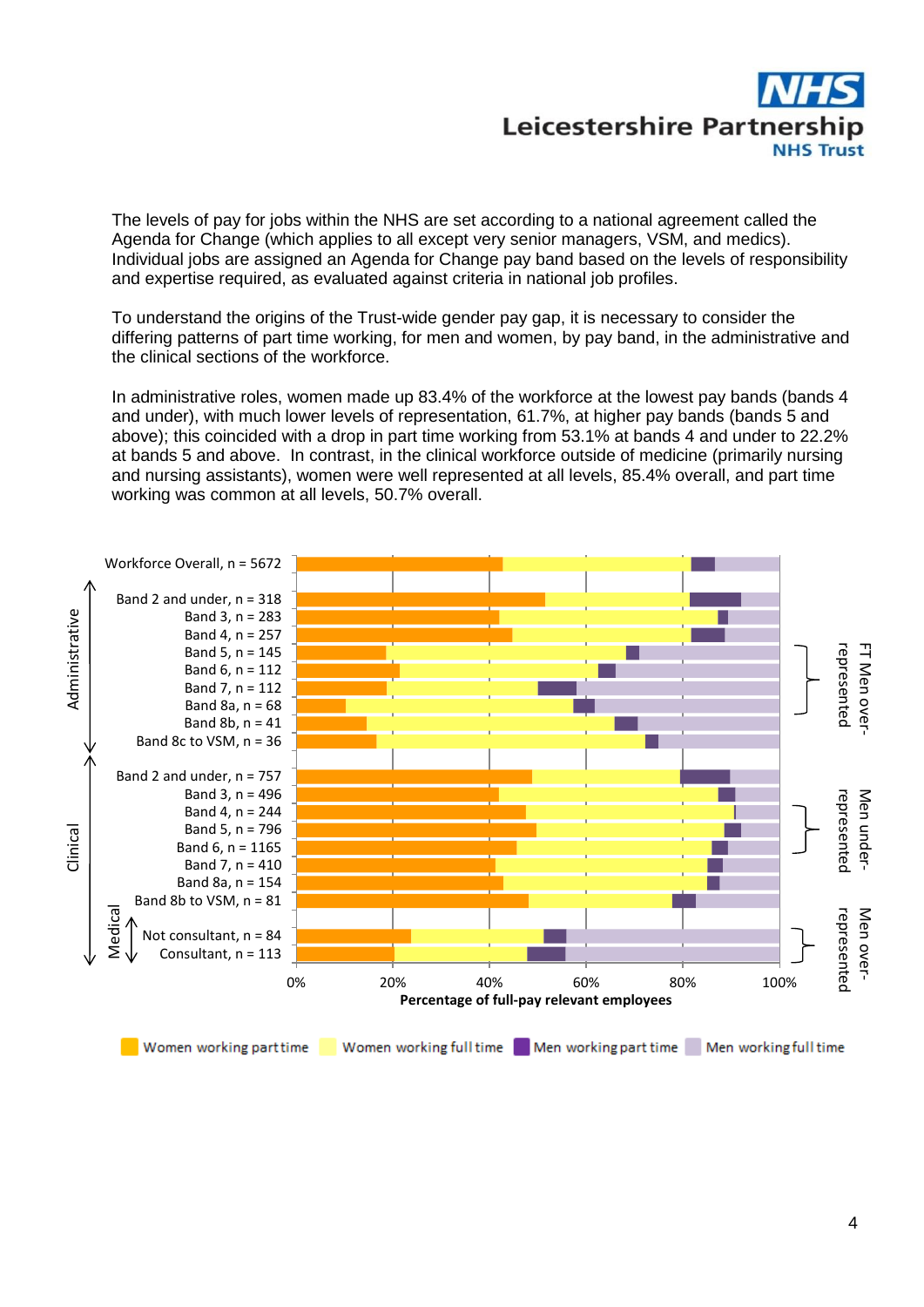

Gender Pay Gaps in different sections of the workforce at March 2020:

**mean hourly pay gap:**

 **administrative staff +16.7% clinical staff (not medics) +2.1% medics +5.7%**

**median hourly pay gap:**



Accordingly, the mean and median gender pay gaps were highest amongst administrative and clerical staff at +16.7% and +19.1% respectively (in favour of men). Meanwhile, the differences in mean and median hourly pay for men and women were not significant in the clinical workforce outside of medicine where the mean and median gender pay gaps were +2.0% and +0.0% respectively. Similarly, differences in mean and median hourly pay for men and women were not significant amongst medics with mean and median gender pay gaps of +5.7% and +2.9% respectively.

 **administrative staff +19.1% clinical staff (not medics) +0.0% medics +2.9%**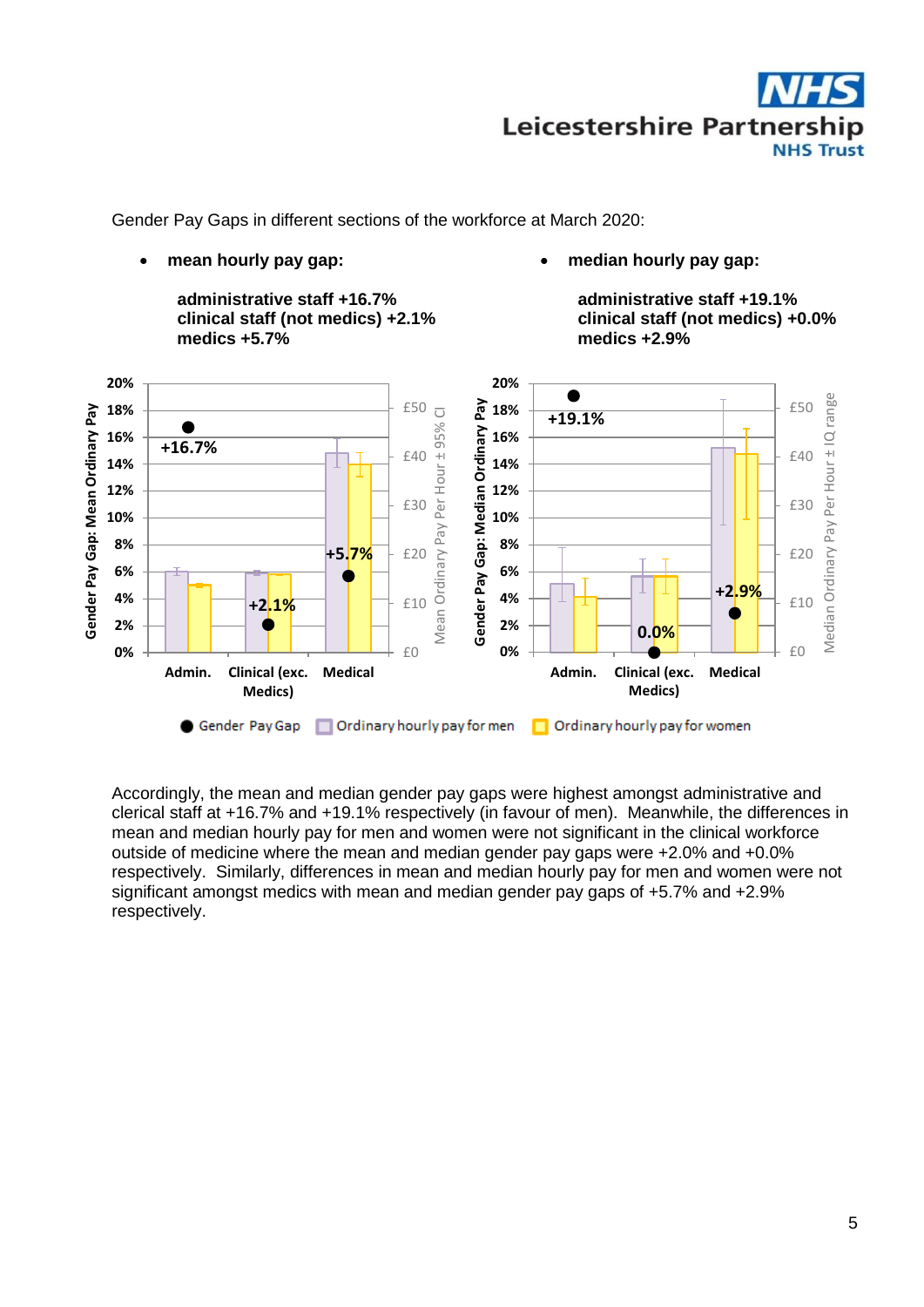

#### **Gender Pay Gap in mean and median annual bonus pay**

At March 2020, there was no significant Gender Pay Gap in terms of annual bonus pay:



 **median annual bonus pay gap: +50.0%**



The discrepancy between the mean and median based Gender Pay Gaps in annual bonus pay arose because a small number of high bonus payments amongst women skewed the mean gender pay gap in annual bonus pay downwards, but did not have such a large effect on the median. It is noted that only eligible Medical Consultants received bonus payments; and in all but one instance these bonus payments were in the form of Clinical Excellence Awards to recognise and reward those consultants who contribute most towards the delivery of safe and high quality care to patients and to the continuous improvement of NHS services.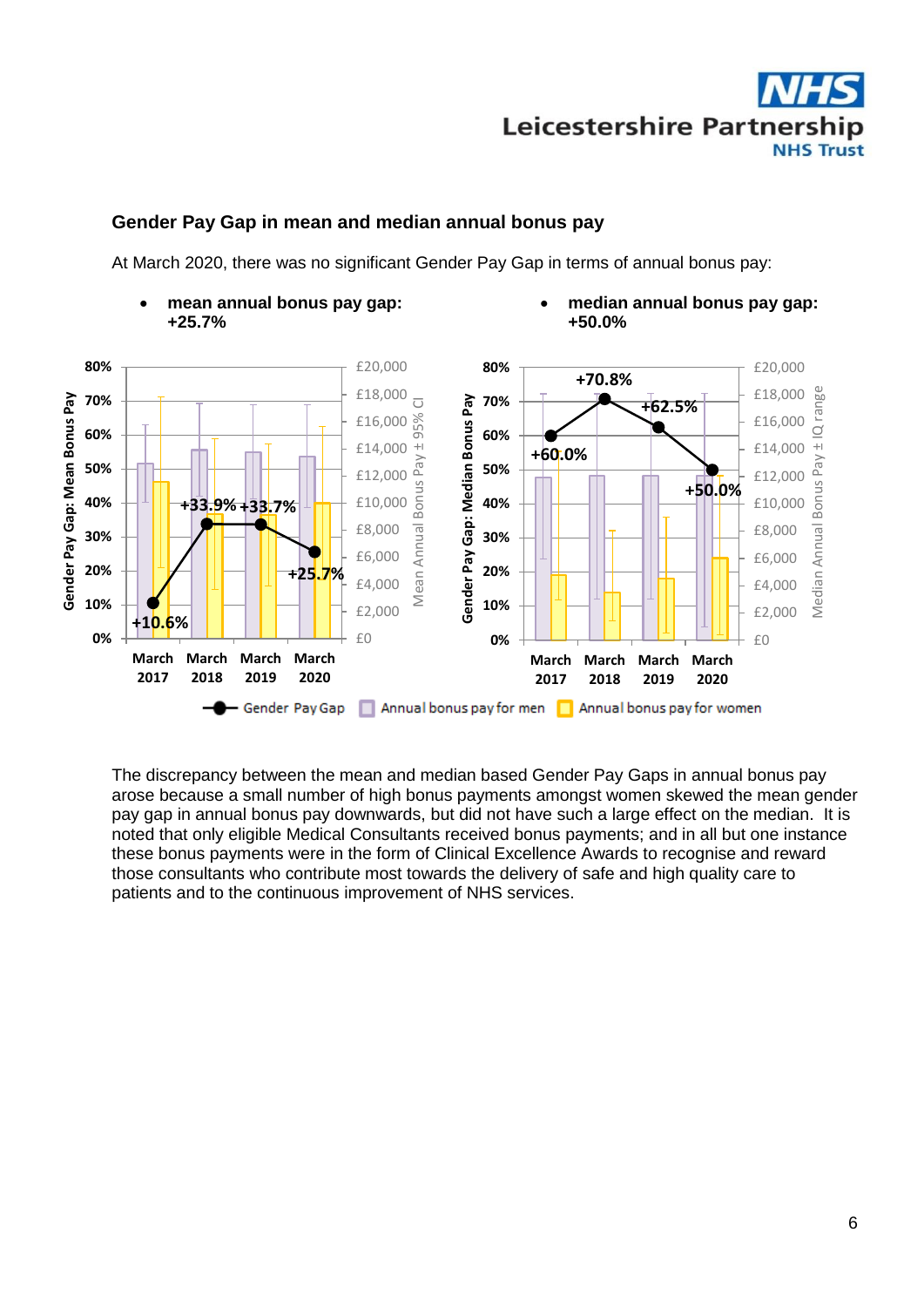

#### **Proportions of men and women in receipt of bonus pay**

In 2019/20, amongst relevant employees, a higher percentage of men than women received bonus pay:

 **men: 2.37% women: 0.28% 4.0%** Proportion of relevant employees in **Proportion of relevant employees in**  receipt of bonus pay ± 95% CI **receipt of bonus pay ± 95% CI3.5% 3.0% 2.63% 2.68% 2.44% 2.37% 2.5% 2.0% 1.5% 1.0% 0.29% 0.30% 0.31% 0.28% 0.5% 0.0% 2016/17 2017/18 2018/19 2019/20**

It is noted that, at LPT, only Medical Consultants received bonus pay, and in all but one case, these bonuses were in the form of Clinical Excellence Awards. Clinical Excellence Awards are made only to eligible Medical Consultants, who must apply for the award. Once a Clinical Excellence Award is made, it is paid annually thereafter; although from April 2018, the awards can be made for a maximum of three years, and awards made prior to this date will be subject to review in March 2021. Thus, it is necessary to look specifically at eligible Medical Consultants.

In 2019, from amongst eligible Medical Consultants, men (19.5%, 8/41) and women (14.6%, 6/41) were similarly likely to apply for a Clinical Excellence Award. Amongst these applicants, men (87.5%, 7/8) and women (83.3%, 5/6) were similarly likely to be successful. For comparison, in 2018, from amongst eligible Medical Consultants, men (17.4%, 8/46) were less likely to apply for a Clinical Excellence Award than women (37.5%, 15/40). Amongst these applicants, men (62.5%, 5/8) and women (66.7%, 10/15) were similarly likely to be successful.

Thus, the overall gap in the proportions of bonus payments made to men and women, in favour of men, reflected that bonuses are offered almost exclusively in the form of Clinical Excellence Awards, and only to eligible Medical Consultants, amongst whom men are overrepresented. When looking specifically at the Medical Consultants eligible for these bonuses, there is no evidence of a bias against women in terms of the rates of application for these awards or in terms of the rates of successful application.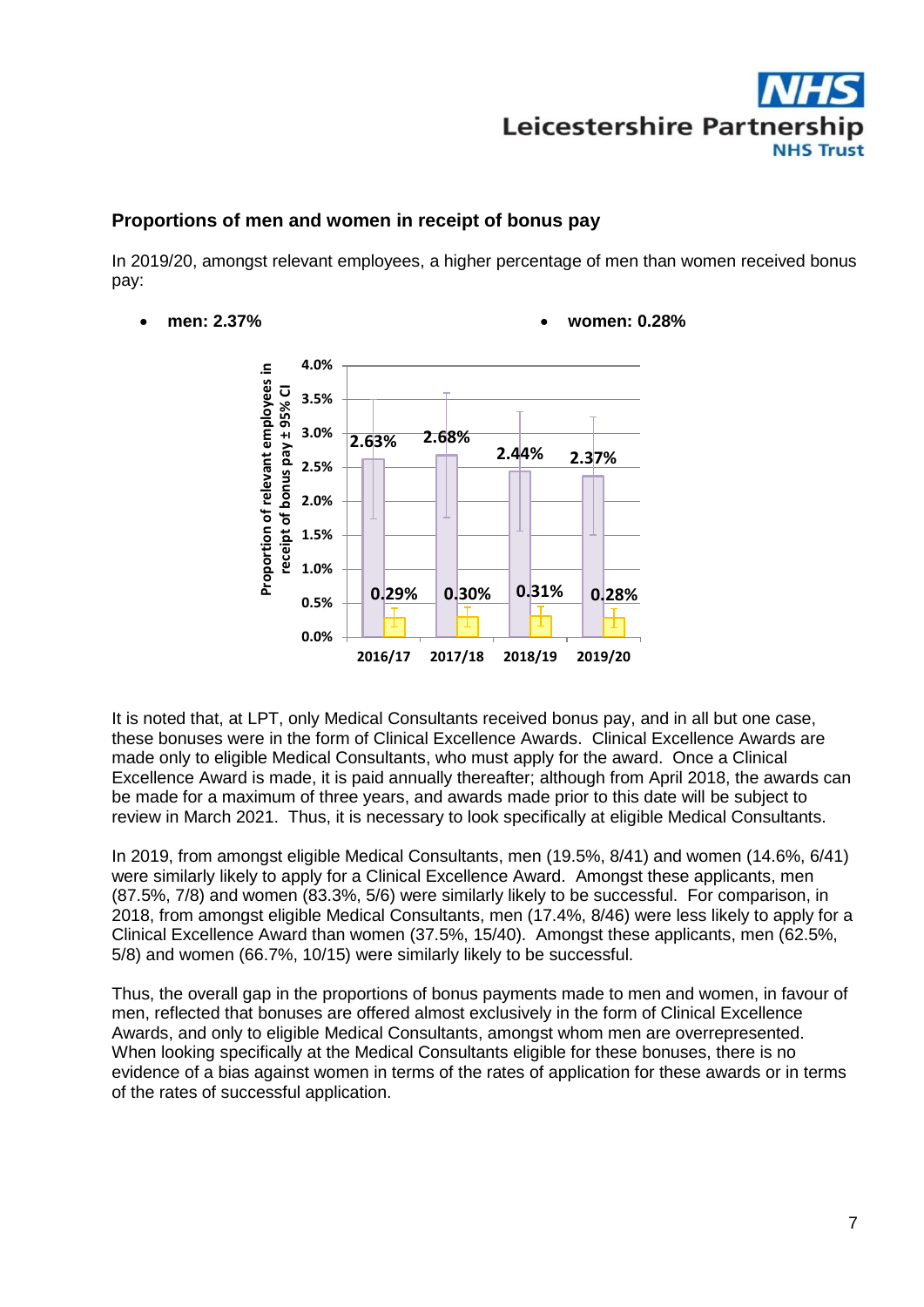

#### **Proportions of men and women within each quartile pay band**

At March 2020:

- women comprised **81.7%** of the 5672 full-pay relevant employees;
- women were underrepresented in the upper pay quartile, **75.0%**;
- women were proportionately represented in the upper-middle, **84.2%**, lower-middle, **83.4%**,
- and lower, **84.2%**, pay quartiles.



At March 2020, male full-pay relevant employees were 1.5 times more likely than female full-pay relevant employees to be in the upper pay quartile; a similar pattern has been apparent since at least March 2017.

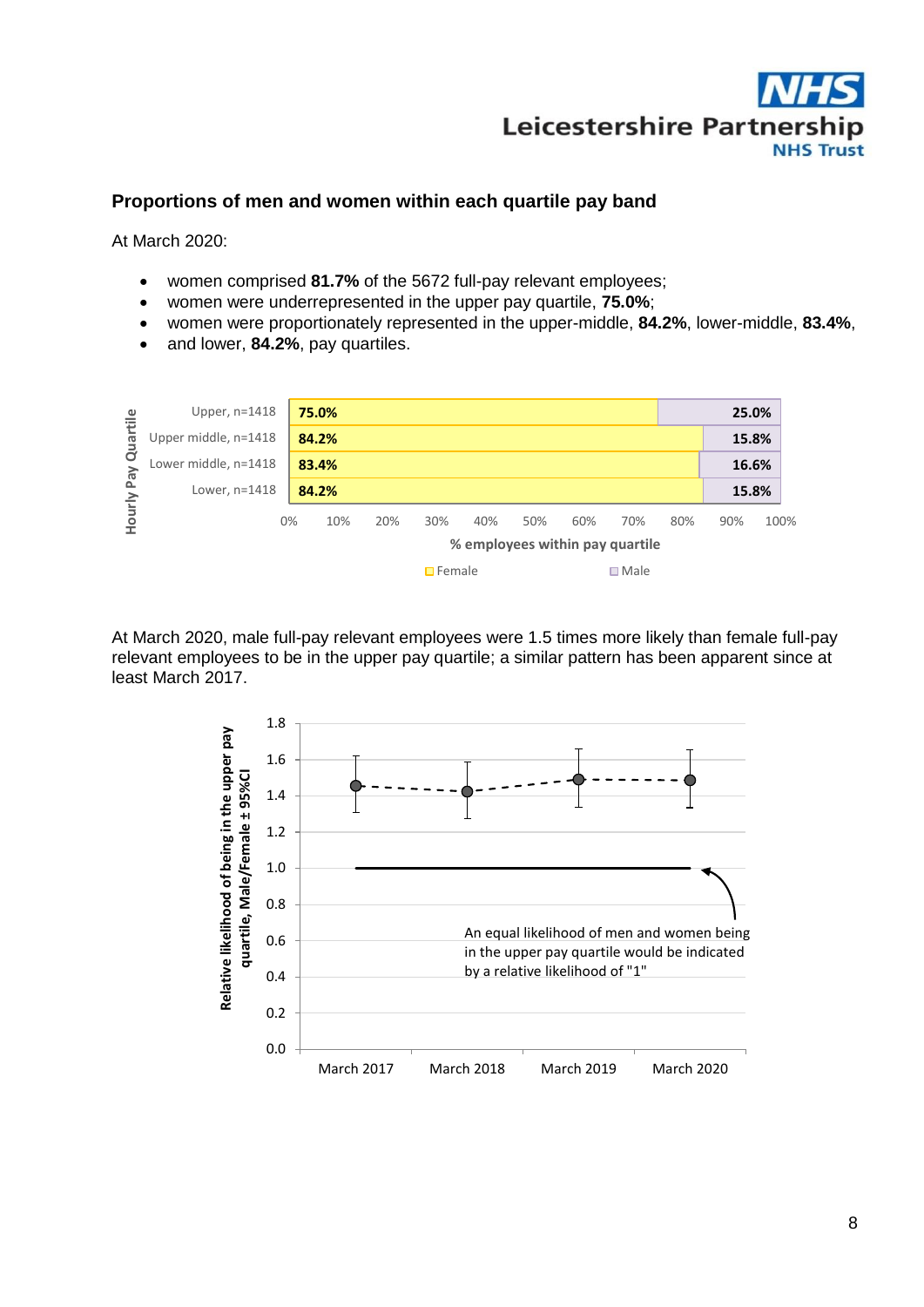

### **Benchmarking Leicestershire Partnership NHS Trust's Gender Pay Gap for the 2018/19 financial year against other NHS provider trusts**

**Hourly pay:** At March 2019, LPT had a Gender Pay Gap of **+15.6%** for mean hourly pay and **+6.7%** for median hourly pay, both in favour of men. In terms of the size of these Gender Pay Gaps, compared to other NHS provider trusts, this placed LPT at the **24th percentile** for the mean hourly pay gap and at the **29th percentile** for the median hourly pay gap (*i.e.*, in the lowest third of NHS provider trusts for both measures).



- **Gender Pay Gaps in Hourly Pay across NHS Provider Trusts (box and whisker plots), March 2019**
	- Leicestershire Partnership NHS Trust's position in the distribution is indicated by a pink dot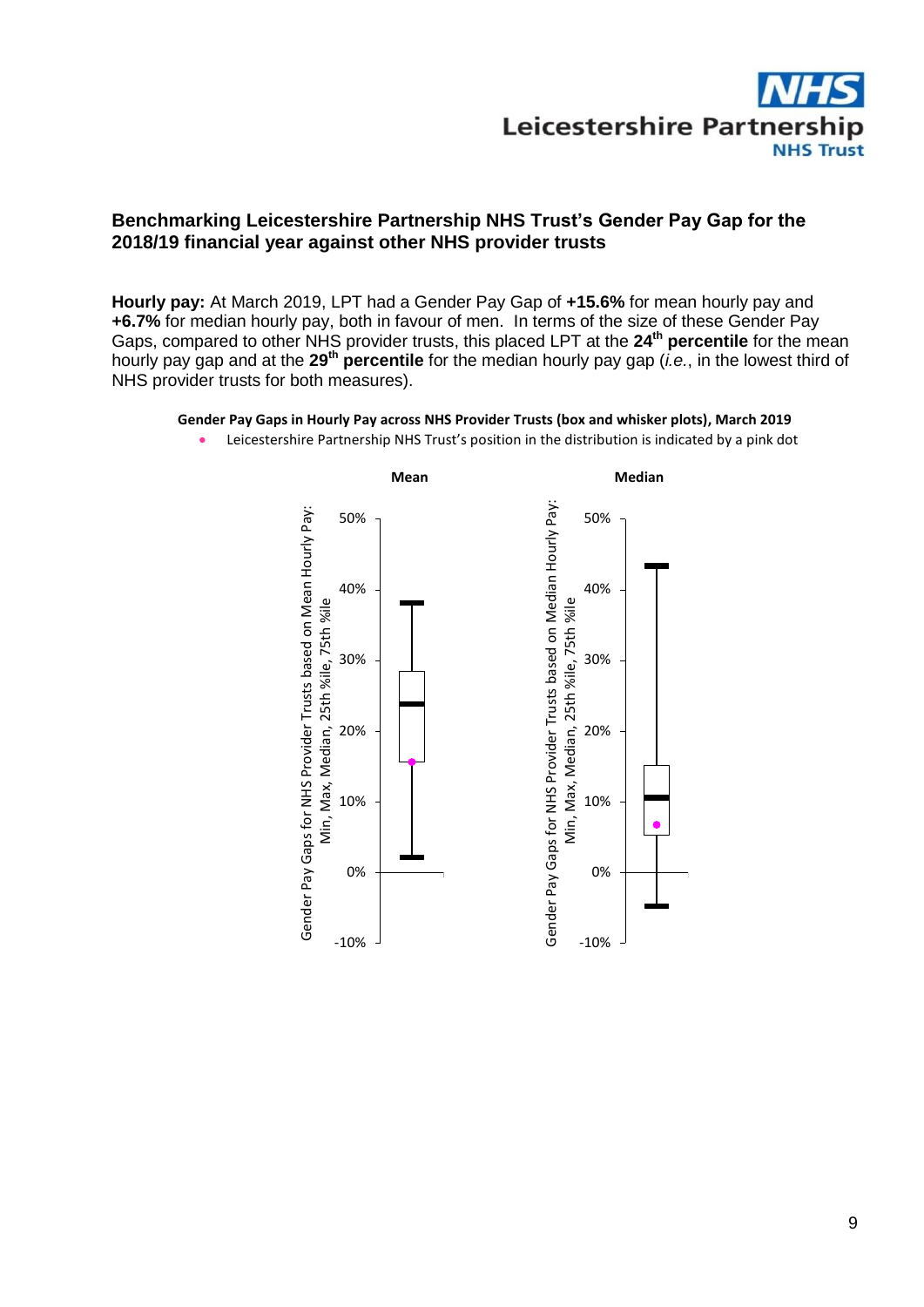

**Annual bonus pay:** In 2018/19, LPT had a Gender Pay Gap of **+33.7%** for mean annual bonus pay and **+62.5%** for median annual bonus pay, both in favour of men. In terms of the size of these Gender Pay Gaps compared to other NHS provider trusts, this placed LPT at the **54th percentile** for mean annual bonus pay and at the 82<sup>nd</sup> percentile for median annual bonus pay (*i.e.*, just in the top half of NHS provider trusts in terms of the mean annual bonus pay gap and in the highest fifth of trusts in terms of the median annual bonus pay gap). The discrepancy between the mean and median based Gender Pay Gaps in annual bonus pay at LPT arose because, amongst women, a small number of high bonus payments skewed the mean gender pay gap downwards without having such a large effect on the median gender pay gap; under these circumstances the median gives a better indication of typical bonus pay. It is noted that at LPT, bonus payments were made only to eligible Medical Consultants (in the form of Clinical Excellence Awards); this may not have been the case at other NHS provider trusts.

## **Gender Pay Gaps in Annual Bonus Pay across NHS Provider Trusts (box and whisker plots), 2018/19**



Leicestershire Partnership NHS Trust's position in the distribution is indicated by a pink dot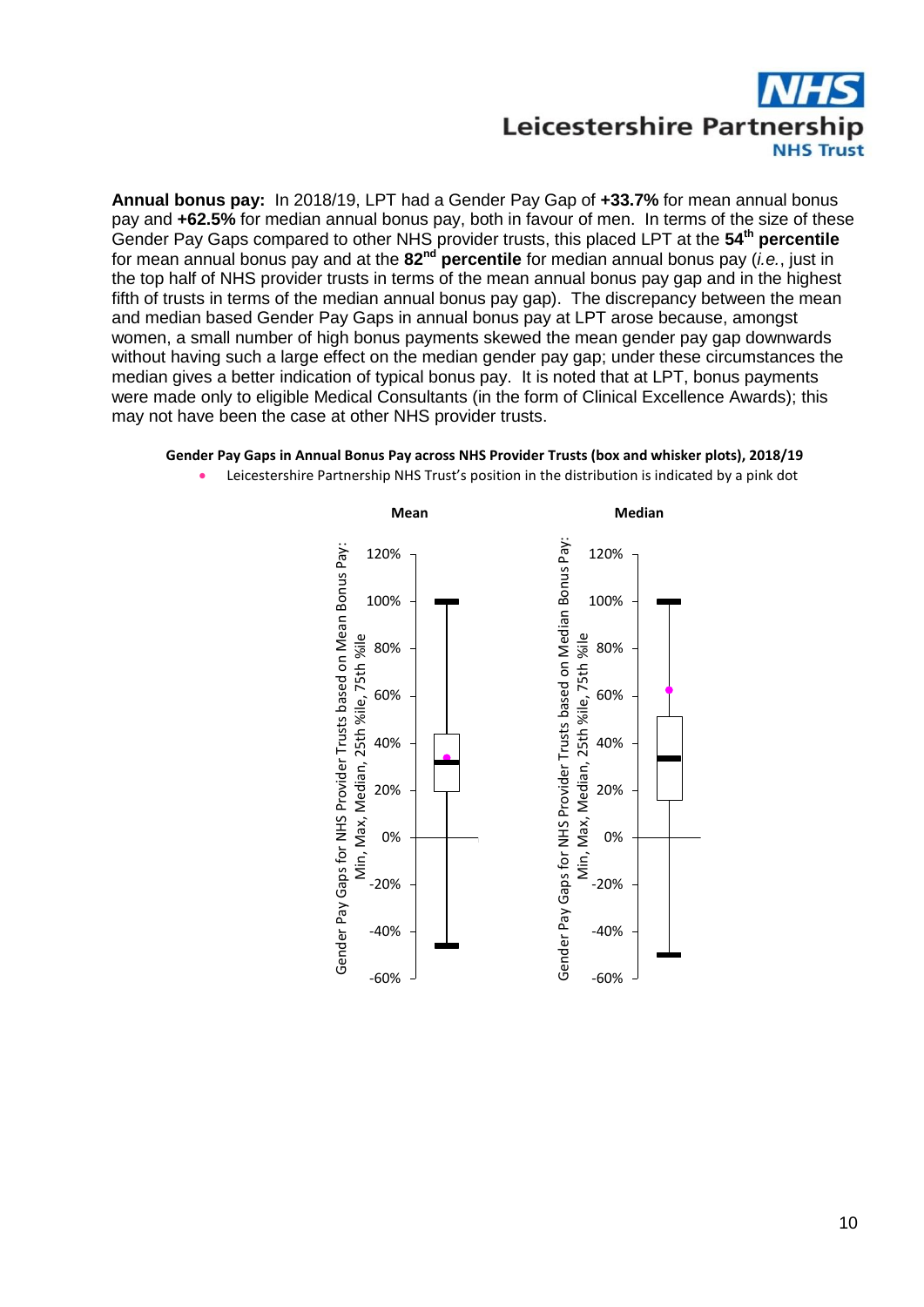

#### **Relative likelihood of men being in the top pay quartile compared to women:**

At March 2019, men at LPT were **1.49** times more likely than women to be in the top quartile for hourly pay; this placed LPT at the **34th percentile** of NHS provider trusts (*i.e.*, just above the lowest third of NHS provider trusts for the relative likelihood of men being in the top pay quartile compared to women – although men were still more likely than women to be in the top pay quartile in absolute terms).

#### **Relative Likelihoods of Men being in the Top Pay Quartile Compared to Women, across NHS Provider Trusts (box and whisker plot), March 2019**

Leicestershire Partnership NHS Trust's position in the distribution is indicated by a pink dot

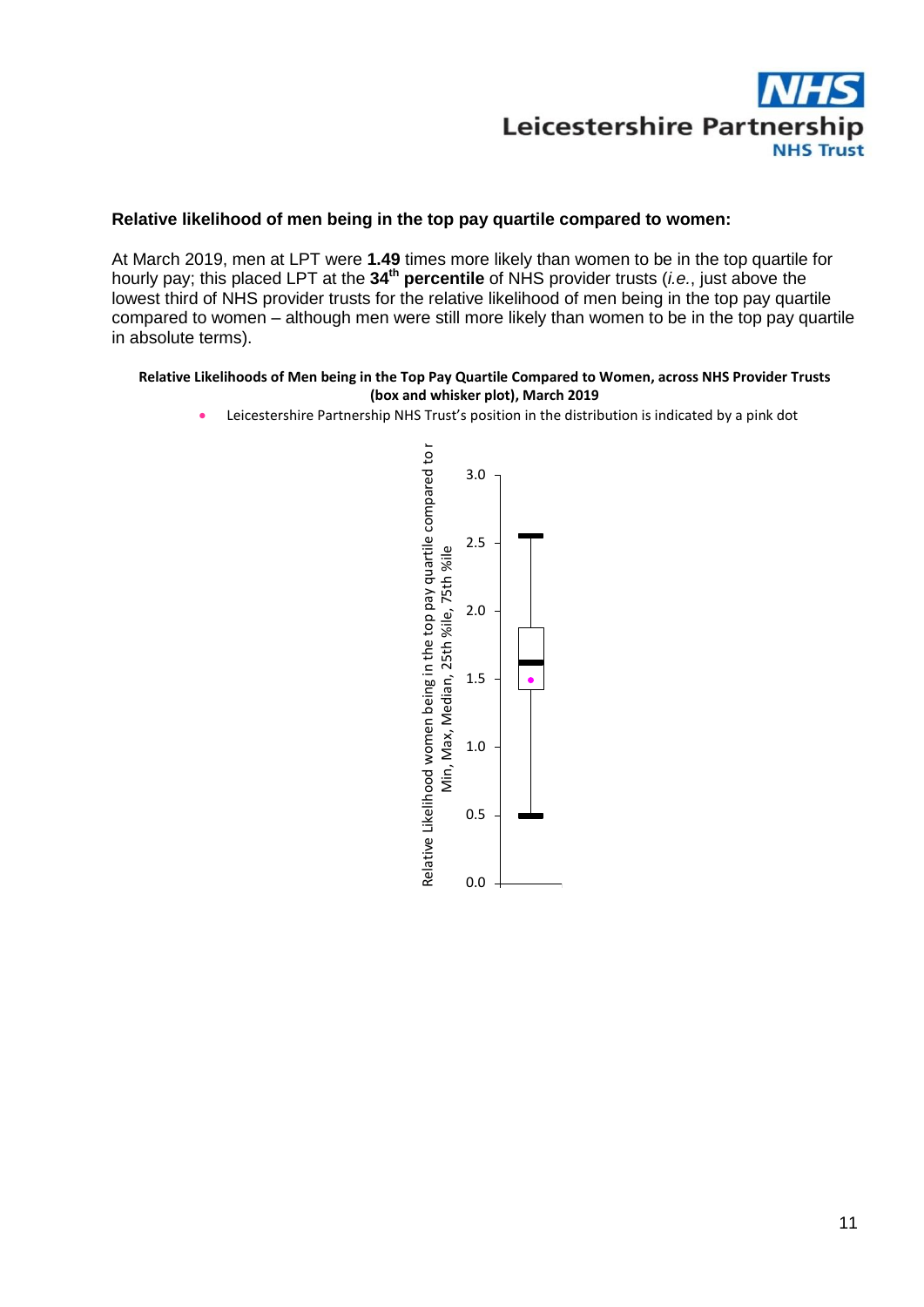

#### **Summary and actions**

The Gender Pay Gap analyses for LPT at March 2020 indicated the presence of Gender Pay Gaps in favour of men in terms of mean and median hourly pay, but not in terms of mean or median annual bonus pay. Additionally, men were more likely than women to receive bonus pay, and men were more likely than women to be in the top pay quartile. The overall picture in terms of hourly pay and the proportion of men and women in the top pay quartile was very similar to that observed each year since March 2017. Meanwhile, annual bonus pay was similar for men and women in 2019/20, representing an improvement on the positions observed in 2017/18 and 2018/19 (in terms of the median annual bonus pay gap).

Further analyses the hourly pay Gender Pay Gap in favour of men indicated that, in terms of the number of staff affected, this pay gap was driven mainly by staff in non-clinical, administrative roles. An analysis of the gender profile of the workforce by pay band and working pattern (full-time or part-time) indicated that, within administrative roles, women tended to be concentrated in lower paid, part-time positions (band 4 and below), with lower levels of representation for women and a paucity of part-time working in higher paid positions (band 5 and above). A disadvantage in career progression for women, potentially associated with part time working, could be inferred. In contrast, in clinical roles outside of medicine, women were well represented at all levels, with part time working common at all levels.

In comparison to other NHS provider trusts, in the 2018/19 financial year LPT had a smaller hourly pay Gender Pay Gap in favour of men than most other trusts (lower than 76% in terms of the mean and lower than 71% in terms of the median). Additionally, LPT was just above the bottom third of trusts in terms of the relative likelihood of men and women being in the top pay quartile – although men were still more likely than women to be in the top pay quartile in absolute terms. Comparisons across trusts in terms of Gender Pay Gaps in annual bonus pay may not be reliable as LPT only made bonus payments in the form of Clinical Excellence Awards, and only to medical consultants; this may not have been the case at other trusts.

A table summarising the main findings of the present analyses and proposing actions is given overleaf.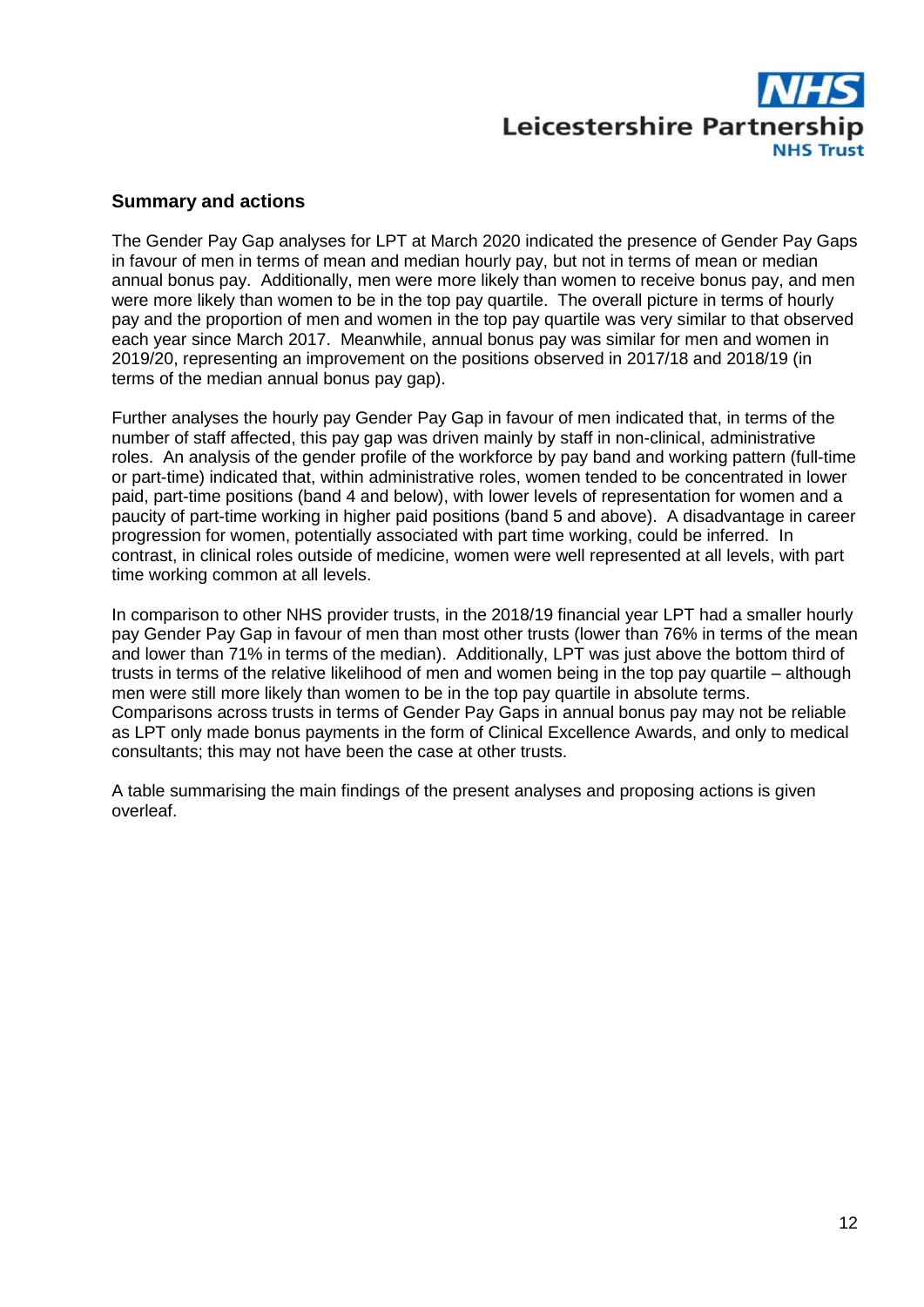

#### **Main Findings and Action Plan**

#### **Main finding 1**

#### **Metrics:**

- Gender Pay Gap in mean and median hourly pay
- Proportions of men and women within each quartile pay band

#### **Findings:**

- There was a Gender Pay Gap in favour of men, both in terms of mean hourly pay, **+14.9%**, and in terms of median hourly pay, **+6.1%**.
- Women were underrepresented within the highest pay quartile (**75.0%**), compared to their level of representation amongst all full-pay relevant employees (**81.7%**).

#### **Actions:**

The Gender Pay Gap in hourly pay was most pronounced in administrative roles; driven by a disproportionately high number of women in lower paid part time administrative roles, and lower levels of representation for women in higher paid administrative roles, coupled with a paucity of part time working in these higher paid roles.

The NHS People Plan for 2020/21 (page 20) states that employers should be open to all clinical and non-clinical permanent roles being flexible. Board members must give flexible working their focus and support. NHS England and NHS Improvement will add a key performance indicator on the percentage of roles advertised as flexible at the point of advertising to the oversight and performance frameworks.

[https://www.england.nhs.uk/wp](https://www.england.nhs.uk/wp-content/uploads/2020/07/We_Are_The_NHS_Action_For_All_Of_Us_FINAL_24_08_20.pdf)[content/uploads/2020/07/We\\_Are\\_The\\_NHS\\_Action\\_For\\_All\\_Of\\_Us\\_FINAL\\_24\\_08\\_20.pdf](https://www.england.nhs.uk/wp-content/uploads/2020/07/We_Are_The_NHS_Action_For_All_Of_Us_FINAL_24_08_20.pdf)

Government guidance on actions to close the gender pay gap can be found here [https://gender-pay-gap.service.gov.uk/public/assets/pdf/Evidence](https://gender-pay-gap.service.gov.uk/public/assets/pdf/Evidence-based_actions_for_employers.pdf)[based\\_actions\\_for\\_employers.pdf](https://gender-pay-gap.service.gov.uk/public/assets/pdf/Evidence-based_actions_for_employers.pdf)

Four steps to developing a gender pay gap action plan <https://gender-pay-gap.service.gov.uk/public/assets/pdf/action-plan-guidance.pdf>

Actions for employers to take around flexible working, from the 2020/21 NHS People Plan:

- Be open to all clinical and non-clinical permanent roles being flexible.
- Cover flexible working in standard induction conversations for new starters and in annual appraisals.
- Requesting flexibility whether in hours or location, should (as far as possible) be offered regardless of role, team, organisation or grade.
- Board members must give flexible working their focus and support.
- Roll out the new working carers passport to support people with caring responsibilities.